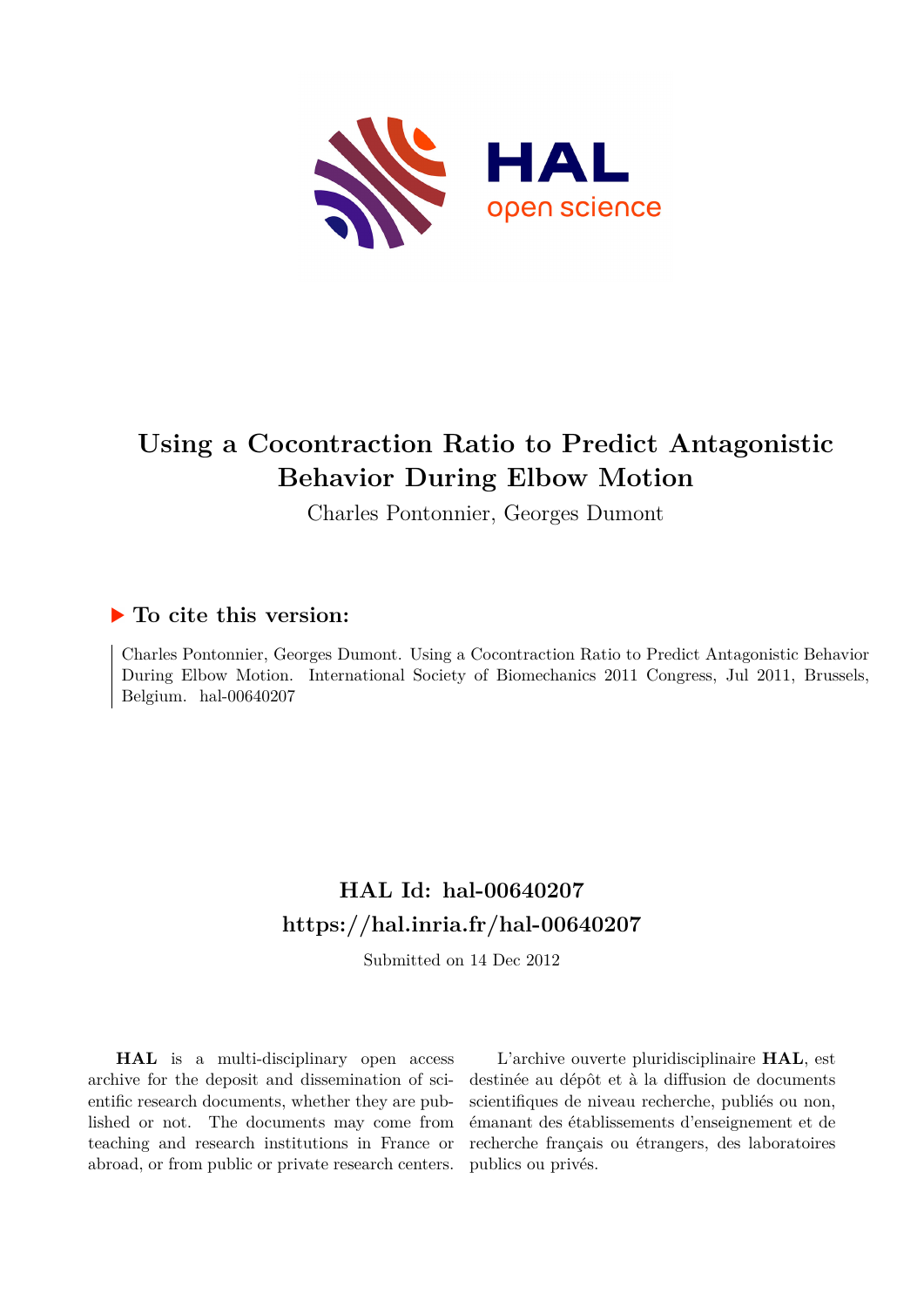

#### **USING A COCONTRACTION RATIO TO PREDICT ANTAGONISTIC BEHAVIOR DURING ELBOW MOTION**

 $1,2$  Charles Pontonnier and  $1,3$  Georges Dumont

<sup>1</sup>Bunraku project team, IRISA, Campus de Beaulieu, 35042 Rennes Cédex, France. [charles.pontonnier@irisa.fr](mailto:charles.pontonnier@irisa.fr) <sup>2</sup>Department of Health Science and Technology, Frederik Bajers Vej, DK-9220 Aalborg, Denmark <sup>3</sup>ENS Cachan Antenne de Bretagne, Campus de Ker Lann, F-35170 Bruz, France

#### **SUMMARY**

Inverse dynamics methods for muscle forces prediction are globally unable to predict antagonistic activity during a joint motion. This is due to a lack of physiological information describing how forces are shared between flexors and extensors. The aim of this study is the definition and the use of a new EMG-based cocontraction ratio in an inverse dynamics muscle forces prediction approach applied to the elbow flexion motion. Results show the relevance of the ratio.

#### **INTRODUCTION**

The mechanical impedance of each joint of the human body is controlled by the cocontraction of both agonistic and antagonistic muscles.

Cocontraction can be generated when muscles are involved in multiple joint motions [1]. Mathematically, cocontraction in a single joint cannot be predicted with standard inverse dynamics approaches [2]. It also seems necessary to add physiological information in the optimization problem used to predict muscle forces.

Using experimental data has been proposed in order to predict cocontraction. EMG measurement can be used to frame the activation of antagonistic muscles [3]. This solution leads to realistic contraction patterns, but it is subject to scaling problems and muscle model or experimental uncertainty (such as Maximum Voluntary Contraction MVC). We propose to use a ratio instead of a direct activation value to obtain antagonistic activation and to avoid uncertainties on MVC value. Our hypothesis is to consider that dynamics of the motions lead to specific cocontraction patterns that can be used to predict the muscle forces. These cocontraction patterns can only be obtained by using EMG measurement during the motion. In the elbow joint case, triceps is globally antagonistic during flexion, and also during extension for a neutral shoulder position. We will use this muscle in application of this method.

#### **METHODS**

Using a framework and a musculoskeletal model of the arm fully described in [4, 5], we process motion capture and EMG data to obtain muscle forces (Figure 1). We capture the trunk and right arm motion. For the elbow joint we use bipolar EMG measurement of Biceps and Triceps activity to build the cocontraction ratio, assuming that the behavior of flexors is close to the biceps one and behavior of extensors is close to the triceps one. EMG signals are processed in the same way as proposed in [6] to obtain muscle activations.



**Figure 1**: Inverse dynamics framework using both motion capture and EMG data to compute muscle forces.

Five muscles are taken into account in our elbow joint model: Biceps, Triceps, Brachialis, Brachioradialis, Anconeus. Standard Hill-type models [7] are associated with these muscles and parameters are adjusted according to [8].

The optimization problem is defined at each frame as follows :  
\n
$$
\min f = \sum_{k=1}^{n} \left( \frac{F_k(i)}{F_k^{\max}(i)} \right)^2
$$

under constraints :  
\n(a) 
$$
\Gamma(i) = \sum_{k=1}^{n} F_k(i) R_k(i)
$$
\n(b) 
$$
F_k^{\min}(i) \le F_k(i) \le F_k^{\max}(i)
$$
\n(c) 
$$
k \qquad (i) \cdot (1 - \gamma) \le \frac{F_{biceps}(i)}{s} \le k \qquad (i) \cdot (1 + \gamma)
$$

$$
(b) \quad F_k \quad (t) \le F_k \quad (t)
$$
\n
$$
(c) \quad k_{global}(i) \cdot (1 - \gamma) \le \frac{F_{biceps}(i)}{F_{triceps}(i)} \le k_{global}(i) \cdot (1 + \gamma)
$$

The constraints are (a) mechanical equilibrium of the joint (b) Physiological limits of the muscles (c) cocontraction constraint (with a confidence indice  $γ$  of 0.1).

The cocontraction ratio for the elbow flexion/extension joint  $k_{global}(i)$  is defined at each frame i as follows:

$$
k_{global}(i) = \frac{F_{biceps}^{EMG}(i)}{F_{trices}^{EMG}(i)}
$$
(2)

Where  $F_{biceps}^{EMG}(i)$  and  $F_{ticeps}^{EMG}(i)$  are computed from the muscle models and the EMG-based activations measured for the frame i.